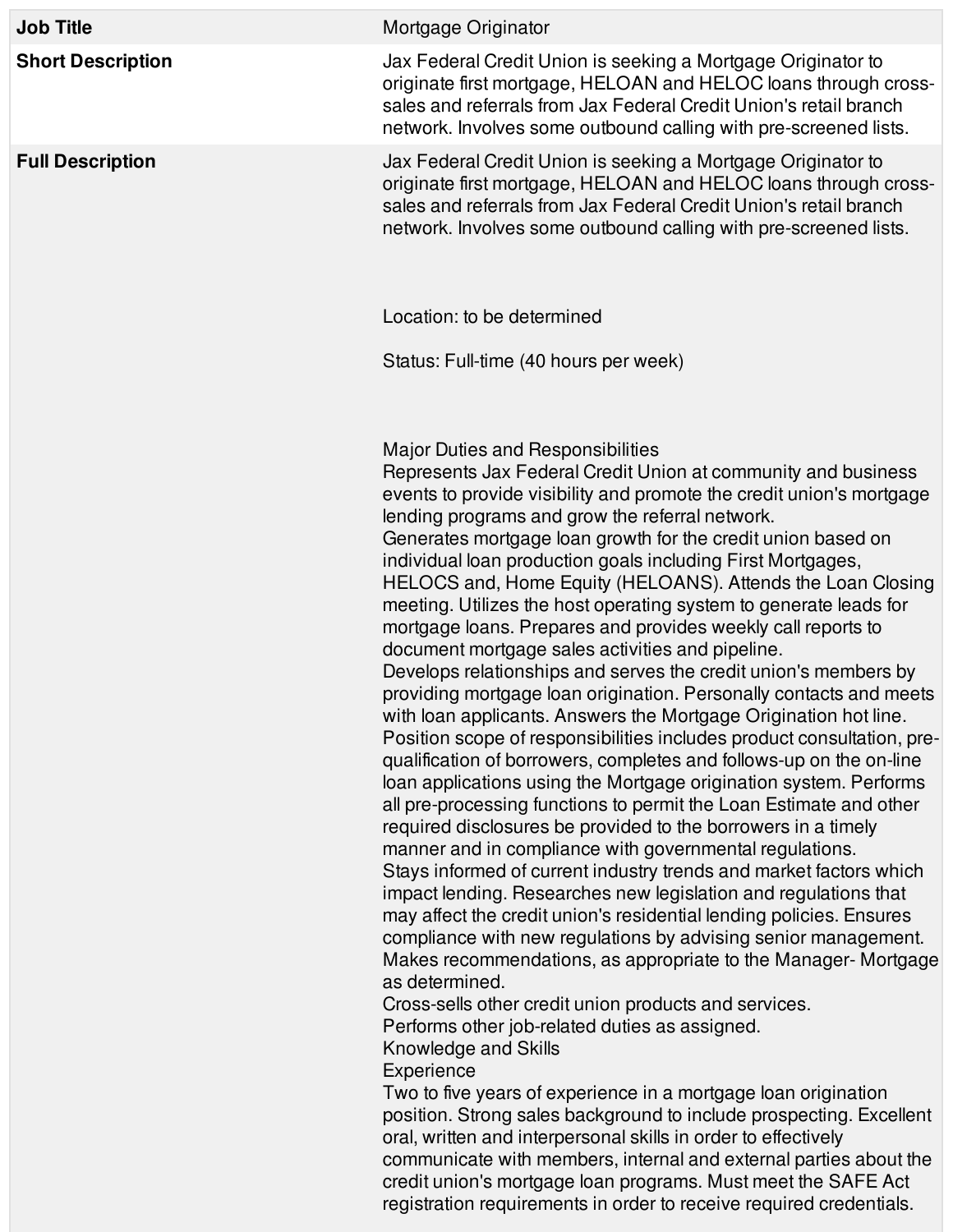#### Education/Certifications/Licenses

The preferred formal education is a Bachelor's degree in a business related field; however, experience may be substituted on a 2:1 basis. The employee must meet and maintain all the requirements as a registered as a mortgage loan originator employed by a federally regulated institution with the Nationwide Mortgage Licensing System & Registry (NMLS). The employee must comply with all provisions of the Act as defined in the Secure and Fair Enforcement of Mortgage Licensing Act of 2008 (S.A.F.E. Act) and Jax Federal Credit Union's licensing procedures.

### Interpersonal Skills

A significant level of trust and diplomacy is required, in addition to normal courtesy and tact. Work involves extensive personal contact with others and/or is usually of a personal or sensitive nature. Outside contacts become important and fostering sound relationships with other entities (companies and/or individuals) becomes necessary.

## Other Skills

Ability to operate independently in a sales oriented environment. Must demonstrate a functional knowledge of secondary guidelines, CFPB lending requirements (TRID, ATR, & QM), the Bank Secrecy Act in addition to other federal laws, including but not limited to: U.S. Patriot Act, Office of Foreign Assets & Control, Anti-Money Laundering, Right to Financial Privacy Act, and the Bank Bribery Act. Knowledge of issues relating to mortgage and member business lending. Strong verbal and written communication skills. Computer Skills: Requires intermediate level proficiency and knowledge of Microsoft Office Suite & with loan origination system programs be demonstrated.

# ADA Requirements

## Physical Requirements

While performing the duties of this job, the associate is regularly required to use hands to finger, handle, or feel; reach with hands and arms and talk to hear. The associate is occasionally required to stand; walk; sit; climb or balance and stoop, kneel, crouch, or crawl. The associate must occasionally lift/or move up to 10 pounds and occasionally lift and or move up to 25 pounds. Specific vision abilities required by this job include close vision, distance vision, color vision, peripheral vision, depth perception and ability to adjust focus.

## Working Conditions

While performing the duties of this job, the associate is occasionally exposed to moving mechanical parts; high, precarious places and risk of electrical shock. The noise level in the work environment is usually moderate.

## Mental and/or Emotional Requirements

Must be able to perform job functions independently or with limited supervision and work effectively either on own or as part of a team.